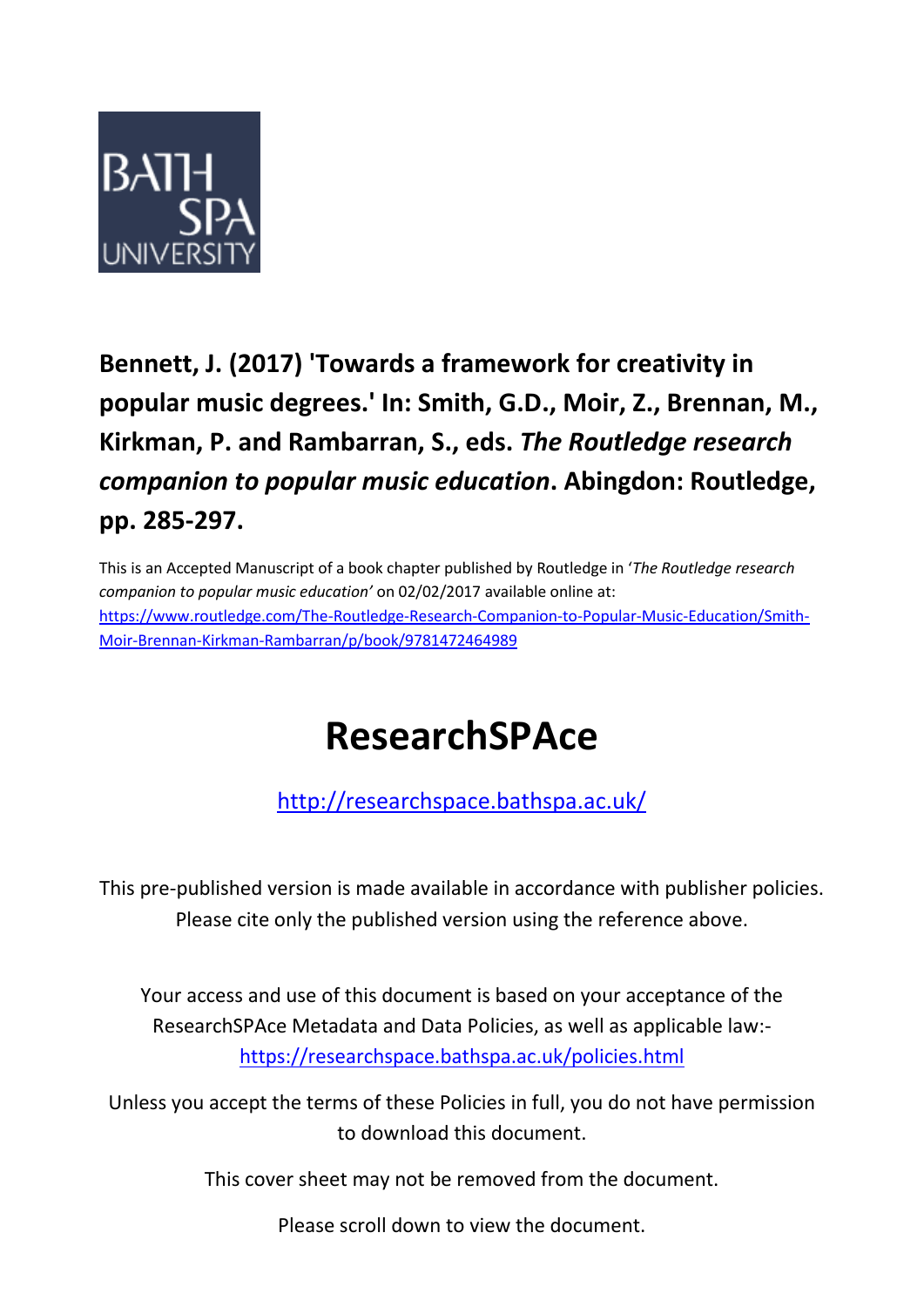# **Towards a Framework for Creativity in Popular Music Degrees**

Prof Joe Bennett, The Boston Conservatory

#### **Introduction: Music education and popular music education**

Let us begin with semantics. The only reason we might use the term 'popular music degree' is to differentiate its content from that of a 'music degree' – not 'classical music degree', but 'music degree'. That is to say, the *default* semantic in higher music education is to assume that 'music' means 'classical music', despite the fact that the Western Artmusic/classical canon represents a only a tiny proportion of the music that global society consumes today, and an even smaller proportion of what has been produced historically. Specialized music education in the developed world is dominated by the Western classical music tradition, and in higher education this is historically characterized by the 'conservatoire'<sup>1</sup>. In the seventeenth century the primary function of the earliest French and Italian music schools developed out of the church's need for composers to write music, and singers to perform it. As the demand for secular instrumental music expanded, what we might call the 'Naples model' of selective conservatoires spread across Europe<sup>2</sup>; their primary *raison d'etre* was to train instrumental and vocal performers to achieve sufficient expertise to play the music of the day (Nettl, 1995; Papageorgi et al., 2010; Parkinson, 2013; Stakelum, 2013).

I begin this chapter about popular music curricula by talking about classical conservatoires in order to demonstrate that the latter were called into existence with an employability<sup>3</sup> agenda – to provide people who could fulfil society's musical needs. The Enlightenment's music industry needed, in descending order of quantity, players to fill its orchestras, teachers to sustain itself and, occasionally, composers to provide content for the first two groups to play and teach. These were some of the drivers of conservatoire institutional admissions decisions and curriculum designs.

Much has been written about how instrumentalists learn, and some authors (Freeman, 2014; Gaunt & Westerlund, 2013; Hallam et al., 2012; Small, 1998) have begun to argue for a more holistic approach to conservatoire music education that adds more contextual listening, composing and entrepreneurial skills to the historically dominant instrument-based tradition. Learning to play an instrument requires 'interiorized' physical skills acquisition, as famously articulated in David Sudnow's autoethnographic account of learning to play jazz piano, *Ways Of The Hand* (1993). As Dreyfus (in Sudnow, 1993, p. xi) notes, the iterative learning through repetition implicit in teaching our bodies to play an instrument is the opposite of the 'cognitivist theory of skill acquisition':

Rather than moving from specific cases to abstract principles, skill acquisition seems to move in the opposite direction, from principles followed until they are interiorized, to the possession of so many types of concrete cases that the types of responses that each situation leads fluidly to the next. (Drefyfus, in Sudnow, 1993, p. xi)

 

<sup>&</sup>lt;sup>1</sup> In Australia, 'conservatorium': in the USA 'conservatory'.

 $2$  For a historically-specific description of this spread see Freeman (2014, Kindle loc. 641)

<sup>&</sup>lt;sup>3</sup> Not all of these societal needs related to professional musicians. Music making was also considered a social activity, and the conservatoires had a partly social agenda. Robert Freeman (2014, Kindle loc. 649) notes that the European conservatoires of the early 1800s were 'anti-intellectual' with a 'Protestant ethic', and that one of their functions was to develop music skills in young ladies 'as a social grace and as a means of attracting a good husband.' Freeman argues that during the twentieth century US conservatories shifted from primarily training musicians for music education and social cohesion towards an aspiration to 'develop graduates who can fill the nation's very small number of professional positions in the performance of classical music'.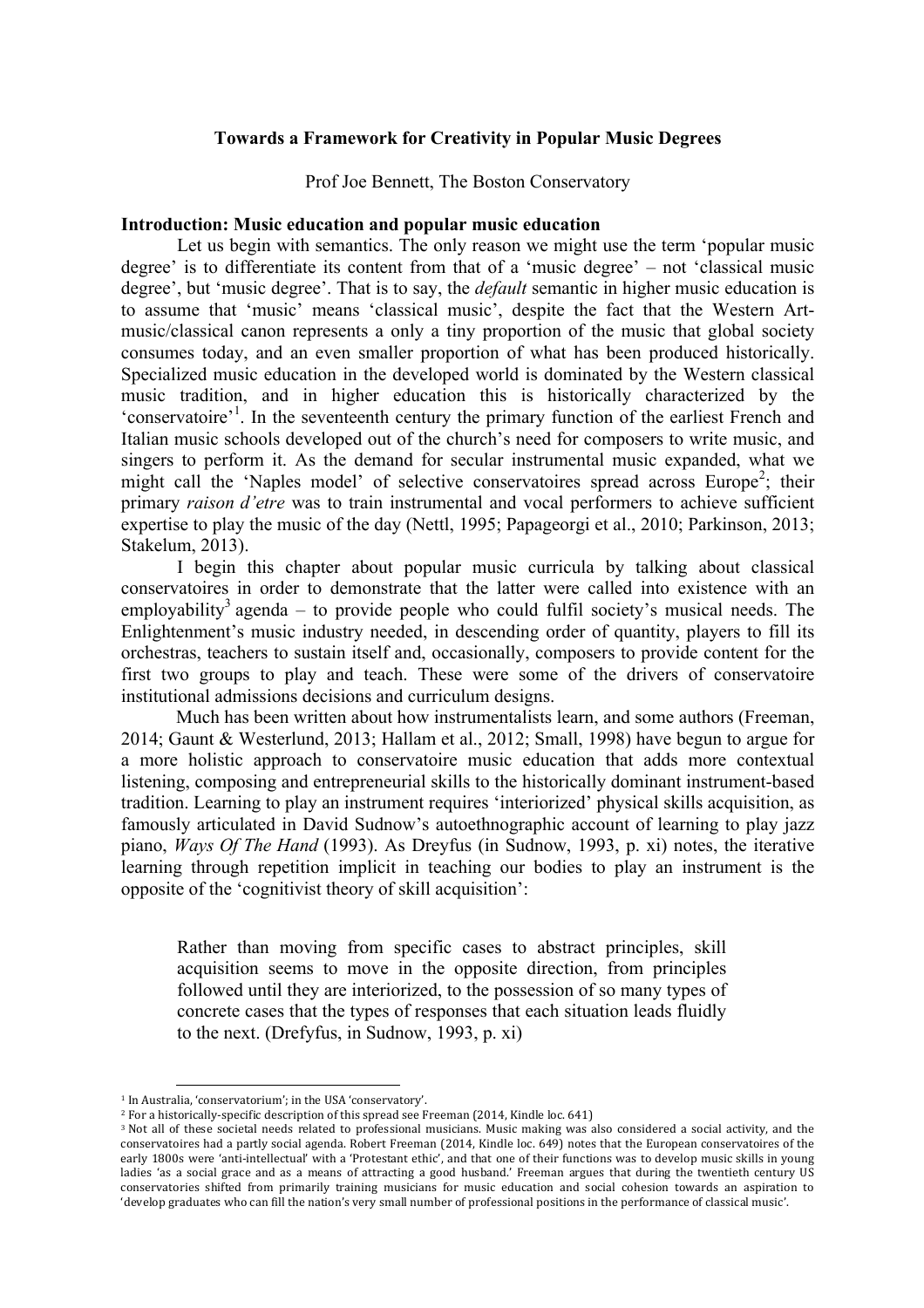I shall call this approach 'instrumentalism'; learner and teacher alike are concerned with the internalisation of sophisticated motor and audio/visual recognition skills required to play an instrument or to sing, with supporting activities such as aural acuity and harmonic literacy. These skills bring with them forms of cognition, but Sudnow's experience demonstrates that instrumental skills cannot be developed through cognition alone. Speaking as a musician, composer and musicologist, but as someone who cannot play the violin, I may understand the instrument cognitively; I have some knowledge of its range, construction, timbral qualities and its role in various ensembles and repertoire, and I might even be able to brief a violinist in a rehearsal. But this knowledge base does not go very far in helping me to create beautiful music when I pick up a violin.

To an experienced music teacher in higher education, most of the above discussion is self-evident, and pedagogies that acknowledge it have long been established. Although instrumental *learning* can and does take place in many contexts, including private practice and ensemble work, most instrumental *teaching* takes place in a one-to-one environment, and the lesson plan is paced according to the student's progression through pre-established learning outcomes. Both tutor and student have a common goal to *play the piece well*. In this regard, the conservatoire's aims are closely aligned with the goals of the society it serves. Society needs orchestras and other ensembles in the Art-music tradition<sup>4</sup>, and there is a threshold of technical competency that a musician must meet in order to participate in these. The iterative and linear journey towards this threshold is commonly undertaken in music schools, and is ingrained in pedagogical practice. Most conservatoires and many universities also teach music (teacher) education, ensuring that pedagogical traditions are passed on to the next generation.

Recent music pedagogy has begun to wrestle with the way popular musicians acquire their requisite skills. Lucy Green's influential book *How popular musicians learn* (2002) acknowledges that popular musicians acquire musical skills differently from classical musicians, using the respective terms 'haphazard' and 'linear' (Green, 2002, pp 207-9); Green is one of a small number of music education scholars who have discussed the role of songwriting in the curriculum.<sup>5</sup> Andrew Hugill (2012) categorises musician types, and related curricular approaches, by music's raw elements of pitch, rhythm and timbre, and broadly aligns these three with classical, popular and digital musicians respectively. Although he acknowledges that such distinctions have necessary levels of overlap, his core argument is that higher music education concentrates disproportionately upon pitch-based music skills and disproportionately under-develops learners in the 'rhythmic' (pop/rock) and 'timbral' (digital) categories (Hugill, 2012 pp.4-5).

What, then, should be the goals and aspirations of a popular music curriculum in higher education? To answer this question we might begin from the perspective of society's requirement for musically proficient people, and work our way backwards from the music to identify the individuals who create it. Popular music, as famously argued by Adorno (1941), is a mass-market, commoditized product, designed and manufactured to appeal to a large number of people and, at least during the sheet music and phonographic eras of the twentieth century, built on a retail-based economic model, albeit with signs of erosion in the early twenty-first century due to the de-commoditization immanent in online digital distribution. Its market-driven, quasi-Darwinist existence requires neither subsidy nor preservation; it needs only an audience, without whom it cannot exist. Therefore, like the conservatoires

 

<sup>&</sup>lt;sup>4</sup> Some recent writers (Covach, 2015; Fitzpatrick, 2015; Freeman, 2014) have bemoaned the oversupply of classical music graduates to the professional orchestral workforce. I do not intend to dwell on this particular issue here, but the debate does have obvious implications for the future curricular balance between popular and classical musics in music schools generally. It also highlights the assumption that conservatoires' primary raison d'etre is to train graduates for employment as performers, despite this oversupply being so widely acknowledged.

<sup>&</sup>lt;sup>5</sup> See also (J. Bennett, 2015; Kratus, 2014; Randles, Clint, 2014)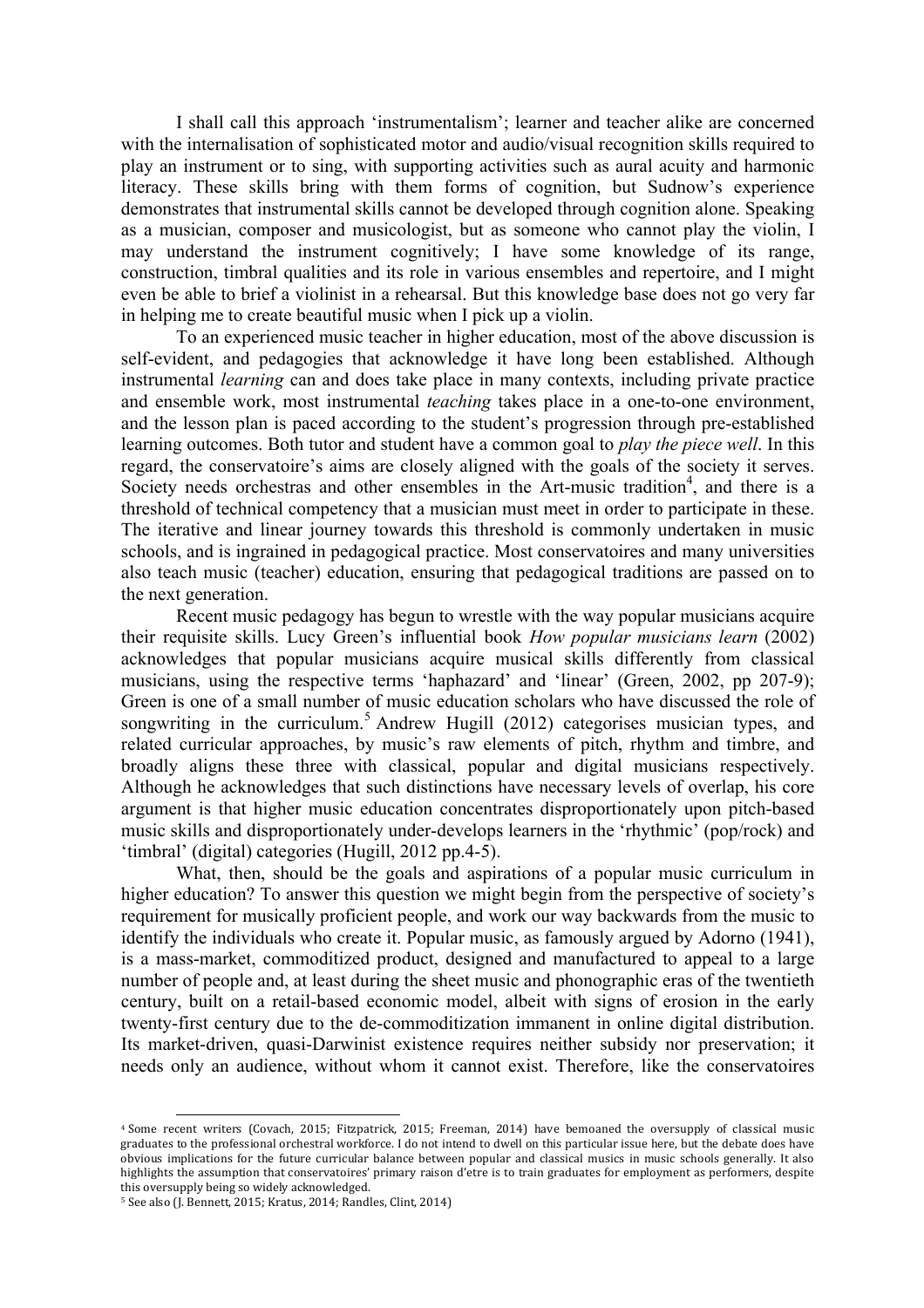before them, schools and departments of popular music need to teach skills that can supply the needs of the listeners their students intend to serve.

#### **Making popular music**

Popular music's aural product manifests itself in one of two ways – as a sound recording, or as a performance. Each of these has, since the mid-twentieth century, been monetized differently for the consumer, respectively as a retail audio product (vinyl, cassette, CD) and as a live show. The sound recording can exist in a stand-alone format or can be combined with other media (e.g. film and TV or video games). Indeed, the world's collection societies (e.g. the Performing Right Society in the UK, or ASCAP/BMI in the USA) have built entire administrative systems around the distinction between the performance of a work and the sound recording of that work. Both of these aural products are manifestations of creative teamwork (Jones, this volume). A sound recording may represent the work of songwriters, arrangers, programmers, performers, producers, digital audio workstation operators and mixing/mastering engineers. A live show may include all of the above (due to the common reliance on technological augmentation through sample triggering, backing tracks or live production editing), and has the additional requirement that performers need to be able to play and sing consistently well for the duration of an evening's entertainment.

Allan Moore (2012, p.15) classifies popular music's recorded artefact as a 'track' which consists of two elements – the 'song' and the 'performance'. His definition aligns broadly with most of the world's collection agencies, in that the composition and the recording are considered separate copyrights. In my 'Track Imperatives' (Bennett, 2015, p. 45) I have attempted to subcategorise Moore's definition further in order to identify the core skills that recorded popular music production requires. These activities were identified through ethnographic work interviewing professional songwriters 2005-2013 (Bennett, 2014). The attributes themselves could be further sub-categorized, and for each analogue and real-time manifestation of them there is a digital and/or non-linear equivalent (e.g. instrumental performance could be replaced by programming beats or notes).



Figure 1 - Track Imperatives (Bennett, 2015, p. 45)

Instrumental or vocal performance skills, then, represent only a small part of the popular music production chain. This has been the case throughout the phonographic era. Carole King (2012) identifies the contributors to her 1967 hit "(You Make Me Feel Like a) Natural Woman", citing (in addition to vocalist Aretha Franklin) a long list of arrangers, cowriters, session players, mix engineers and even the marketing department as the creative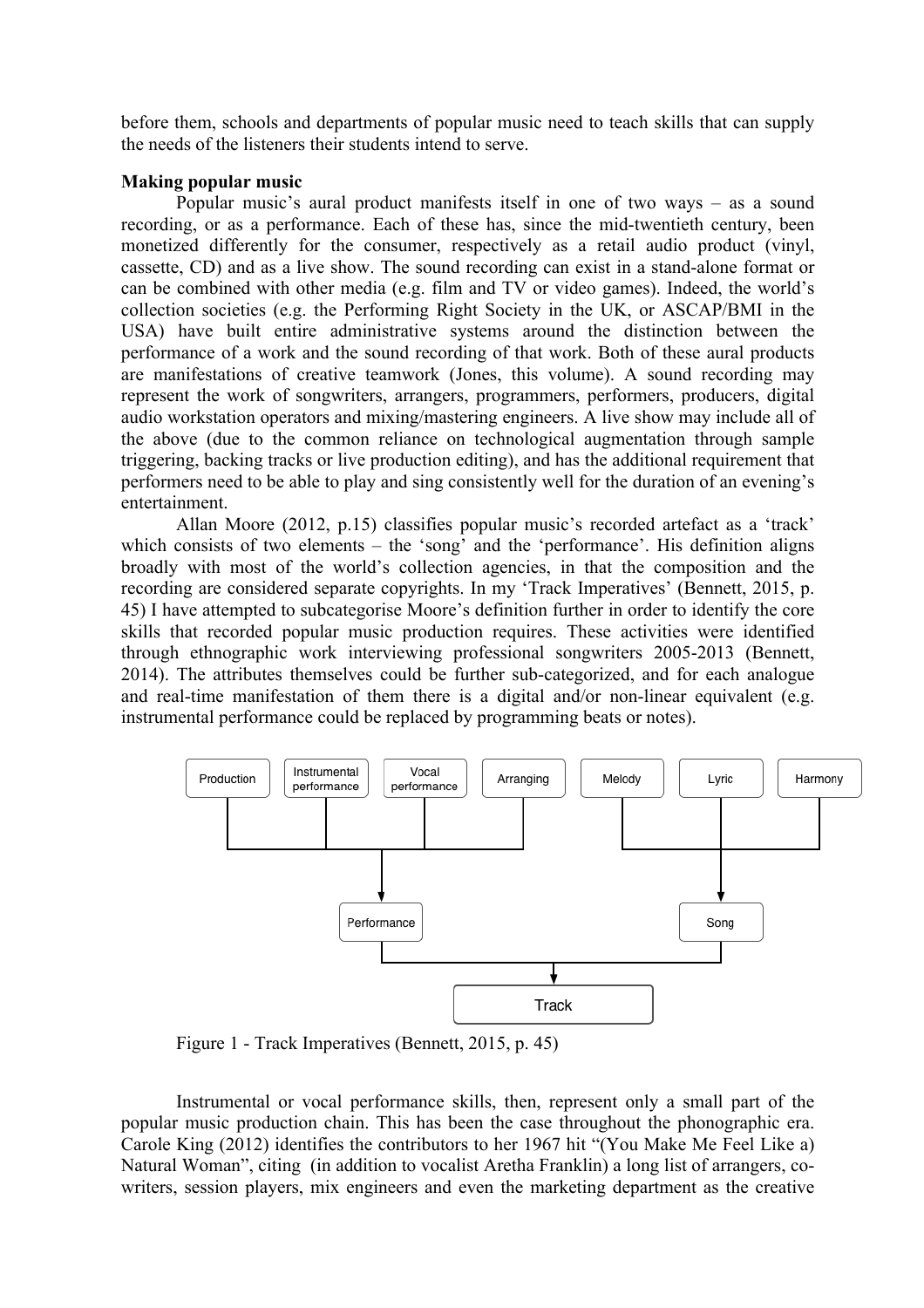team behind the success of the work. Almost 50 years after King's recording was released, German pop producer and songwriter Marc Mozart (2009) identifies very similar teamwork requirements for twenty-first century European. Interestingly, his list of requirements omits instrumental facility entirely:

Few people if any excel in all areas. A hit song requires a lot of specialized knowledge: melodies; a lyrical concept (and of course lyrics); chords; arrangement; production/sound design; vocal arranging; vocals (singing); vocal editing; mixing. Form partnerships where … 2-4 people bring top quality in all these areas to the table.

It follows that a popular music education curriculum that focuses exclusively on the instrumentalist is unlikely to beget meaningful creative outcomes in terms of popular music's product. At best it would generate session musicians who could succeed in particular roles in music performance, e.g. theatre pit or cruise ship band performance (Cashman, 2014), studio session work, covers bands or touring bands for existing artists. Many music graduates go on to become successful music teachers, but I suggest that the requisite pedagogical skillset is acquired additionally to the core musical learning developed through instrumentalism.

What is the role of instrumental technique in popular music education? An orchestral musician may be required to play anything that the session/concert requires, and this requires a sophisticated level of technique. By contrast, many of the top pop performers – that is, mainstream bands/artists who work on original material – may not need an advanced level of instrumental skill. The recording process does not necessarily require these due to the ubiquity of multi-tracking, multiple takes, non-linear editing and 'comping' tools<sup>6</sup>. There are of course sub-genres of popular music that require advanced instrumental skills and harmonic knowledge (prog rock, some heavy metal, and particularly jazz, which unsurprisingly was the first 'popular' genre to be embraced by conservatoires), but most popular music does not require virtuosity from its instrumentalists, although it almost always requires timbral or technical distinctiveness from the vocalist. At the time of writing (January 2015), none of the top 10 most popular iTunes downloads feature what might be called technically demanding instrumental performances – not least because some do not feature live instruments at all. The most downloaded song currently in the UK is Mark Ronson's "Uptown Funk" (2014), which is heavily based upon a Dm7-G two-chord disco groove. Although it does include some live or quasi-live instruments (notably, percussively strummed electric guitar and a repeating 4-bar brass riff), performing these parts as a live band would not require particularly advanced instrumental technique (at least, in the way the term 'technique' would be used in a conservatoire). This is not to denigrate Ronson's (or any other pop artist's) work, but rather to observe that in popular music, songwriting, arrangement and production are as important as the ability to play an instrument. To design a popular music curriculum exclusively around iterative instrumental learning, then, would be unlikely to produce meaningful creative work in itself.

Returning to my track imperatives (Bennett, 2015), while it is clear that not only does popular music not always demand advanced instrumental technique, its production includes creative acts that do not require instrumental skills at all. How are these other 'track

<u> 1989 - Johann Stein, fransk politik (d. 1989)</u>

<sup>6</sup> Compositing, or compiling. The term refers to the practice of performing multiple studio takes - most commonly of a vocal - and choosing the best parts of each to create a single superhuman performance with the best attributes selected. Comping has been common practice in recorded music since the common availability of multi-track recording from the 1960s, and computer-based digital audio recording makes it a simple matter to select any part of a performance and combine it with any other. For example, it is not uncommon to splice single syllables or even parts of syllables in a vocal take to achieve the desired result.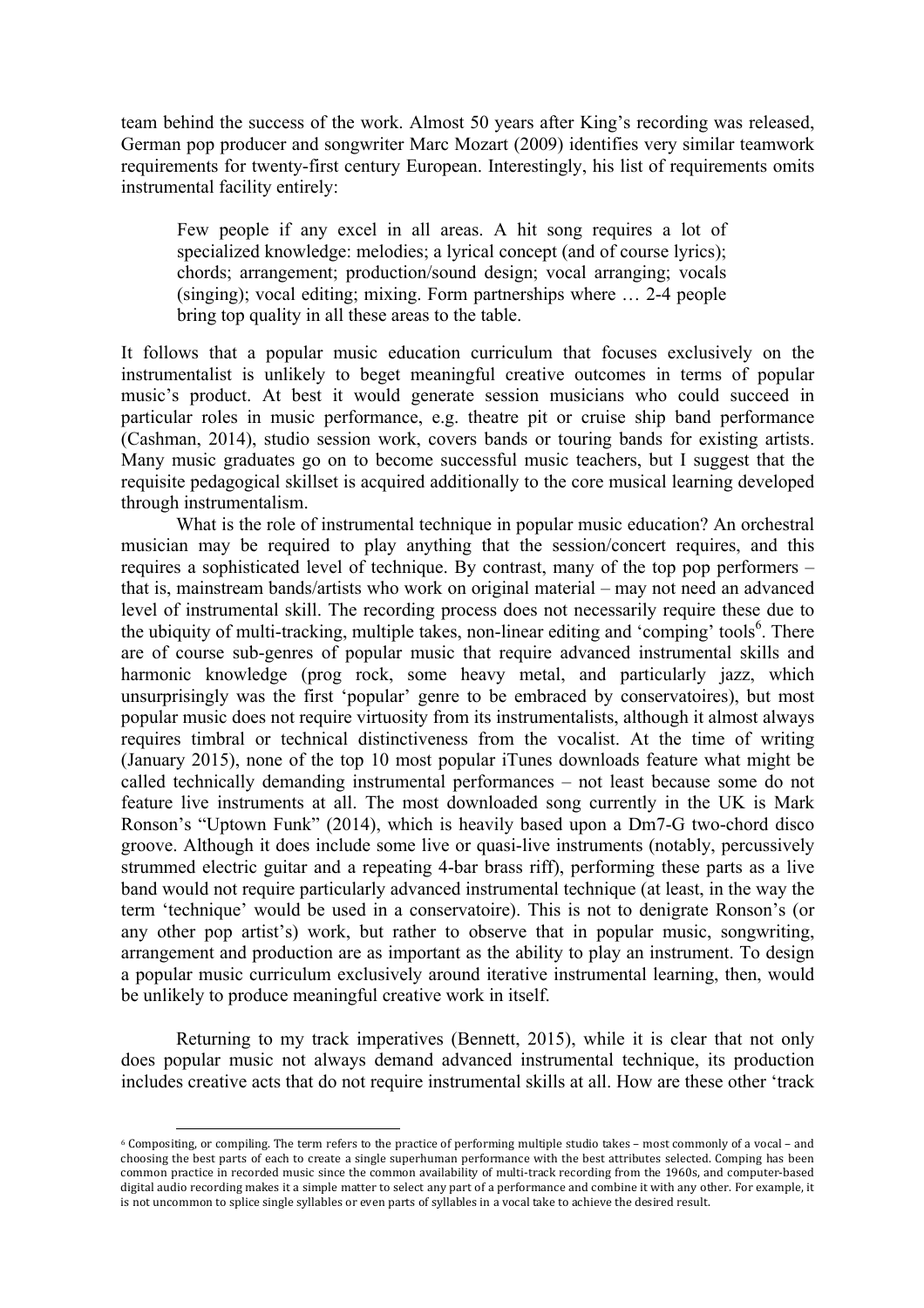imperatives' learned? Can they be taught? I now consider a few of these creative contributions to popular music and discuss possible pedagogical approaches and challenges.

### **Songwriting**

The traditional definition of a songwriter is someone who creates the melody, lyric and harmony in a song (McIntyre, 2001). Music industry administrative systems reward the songwriter separately from the performer, and copyright protects the song as a composition differently from the sound recording of the song, privileging melody above all other creative content (Demers, 2006). This pre-digital-age definition of the songwriting act is problematic for some contemporary popular music, given the other track imperatives, and considering that most popular music is at least partly created using a computer. However, it is clear that the traditional melodic, harmonic and literary skills associated with mid-twentieth century songwriting are alive and well in the twenty-first century pop mainstream; from the 1990s to the 2010s producer-created computer-based music has coexisted easily with the music of bands and singer-songwriters who play live instruments. One of The Beatles' many innovations was arguably to steer the industrial model of pop creation, at least for bands, towards writing one's own material. Before 1962 it was commonplace for music publishers to provide songs for bands to record – indeed, music publisher Dick James persuaded George Martin to arrange the newly-signed Beatles to demo the Mitch Murray song 'How Do You Do It', although both Martin and the band successfully stood by their preference for the self-written song 'Please Please Me' (Davies, 2009, p. 258). The artist-as-songwriter model became, and remains, the music industry norm for 'authentic' bands and artists, and although present-day pop aimed at younger audiences often maintains the separatesongwriter production model, some artists whose songs are written by others may be incentivised to conceal this fact or find a way of ensuring a songwriting credit (J. Bennett, 2013).

Regardless of the extent of the overlap between songwriter and artist, arguments for including songwriting in a popular music curriculum may be as strong as the arguments for including instrumental lessons in a classical one, even though such inclusivity is still considered in many institutions to be 'subversive' (Kratus, 2014). Of course, not all working popular musicians make their living writing songs, but a significant number of bands and artists co-write material. There is an obvious incentive for portfolio career popular music graduates to have an awareness of music publishing, and to experience the creative and artistic rewards of writing original music.

Andrew Hugill argues that musicians who use digital tools are not necessarily digital musicians:

"Digital musicians" are […] not defined by their use of technology alone. A classical pianist giving a recital on a digital piano is not really a digital musician, nor is a composer using a notation software package to write a string quartet. These are musicians using digital tools to facilitate an outcome that is not conceived in digital terms. (Hugill, 2012, p. 5)

I agree with his assertion, and it is something of a truism; digital tools augment many aspects of our lives but are not always used to create an inherently digital product. However, in the case of popular music, the product itself is partly digital, not only in its means of distribution and consumption but also in its means of production. Most twenty-first century popular music that we hear is impossible to produce without a computer. Even 'authentic' bands and artists who appear to market an uncontrived recorded product may benefit from an array of studio and production techniques. One of the paradoxes of rock music, for example, is that it is a recorded medium that purports, perhaps falsely, to document a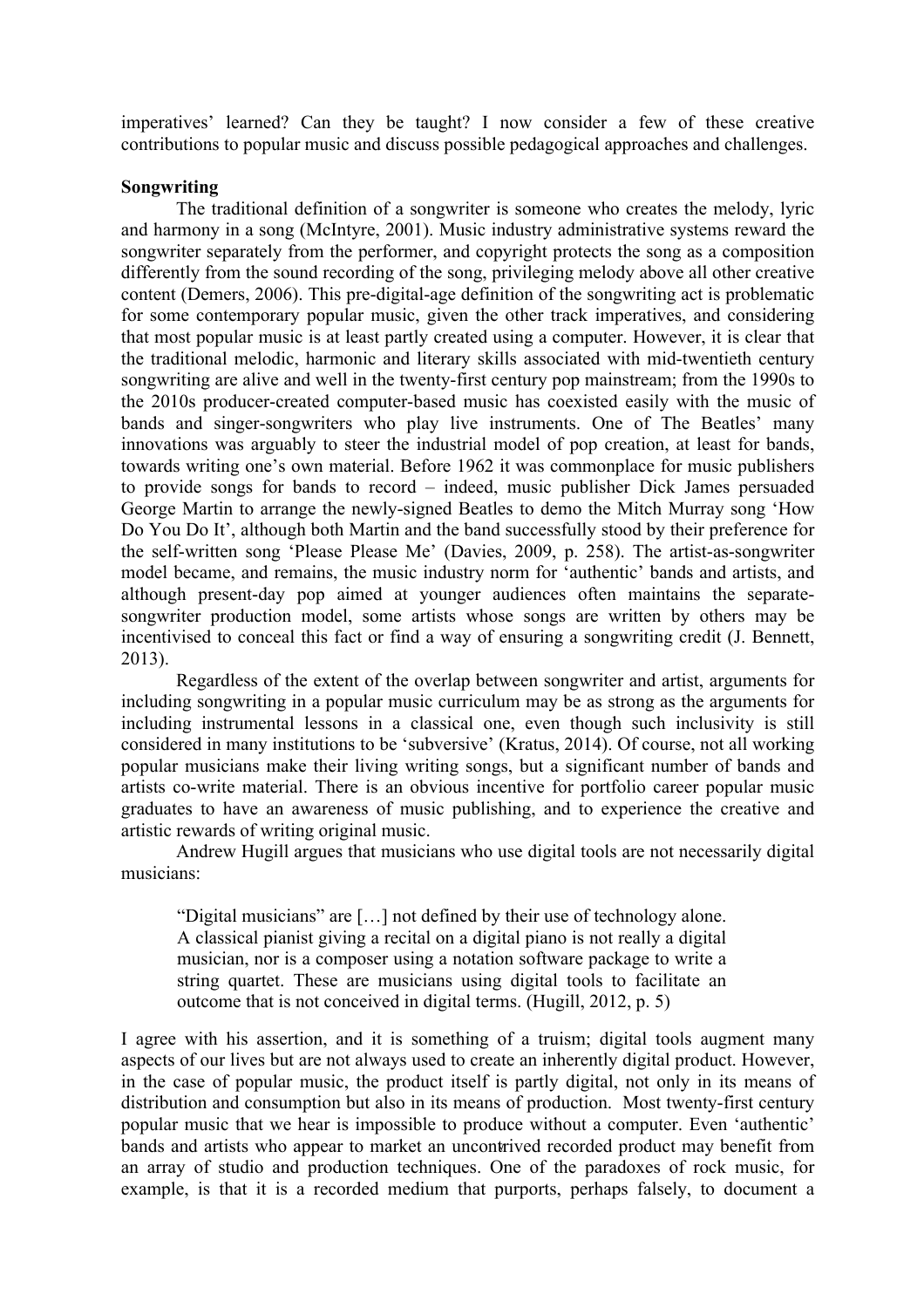performance medium authentically, and that bands therefore need producers in order to contrive this authenticity (Frith, 2012, pp. 207–208). It follows, equally paradoxically, that an authentic contemporary rock band will need at least one member of their creative team with a mastery of digital production techniques.

Should digital production skills be ring-fenced to specialist 'music production' programmes? I suggest not; twenty-first century popular musicians have access to digital production tools that  $20<sup>th</sup>$  century phonographic-era creators could only dream of, and these tools are becoming ever more affordable and usable (Bennett, 2010). Musicians frequently self-demo their own work, and sometimes fully self-produce the finished recording. It is difficult to argue that a hypothetical popular music curriculum that eschews digital music production skills is not hindering its students' creative development.

#### **Marketing and distribution**

If the democratization of music production has allowed artists to self-produce to some extent, then the equivalent trend in marketing has created related autonomies in selfpromotion. Since the early 2000s a band web presence has been a commercial necessity, and the rise of social media ensures that online communication with fans must be two-way (Dubber, 2012). An artist's 'creative team', whether corporate or home-grown, will include those who can manage social media, and learning this skillset could reasonably be argued to be an important part of a popular music curriculum. The distribution online of promotional materials invokes creative questions about the materials themselves: Should artists undertake their own photography, shoot their own videos and design their own logos? If so, perhaps a crash course in camera-work and an academic study of semiotics is the order of the day.

The popular music industry has changed in the twenty-first century, to the extent that the retail-based economic model of the phonographic years, whereby fans bought a physical recording or a single-file download, is declining faster than streaming-based funding models are rising (Degusta, 2011). The recorded product, whether video or audio, is now perhaps nothing more than a loss-leading calling card for live shows (and their attendant merchandising). Consumers seem happy to pay ever-inflated concert ticket prices (Jones, 2010), whilst being disinclined to spend anything at all on a 'purchased' recording (Page, 2006). This does not mean that popular music students do not need to learn to make recordings, just that the recordings themselves – and the attendant royalties – may not be their primary source of income when they graduate. If live performance is so important, then, curriculum will need to include performance skills beyond those of simply playing an instrument; stagecraft will play a necessary part, because employable popular music graduates are likely to spend a significant amount of their work time performing live.

#### **Popular Music Studies**

If the conservatoires in the late twentieth century initially responded to the societal rise of popular music with indifference (Covach, 2015), some universities took a different approach. This is often euphemistically referred to as 'Popular Music Studies' (PMS), and it has its roots in sociology and cultural studies. PMS holds that popular music can be studied as a social, cultural or economic phenomenon rather than an aural, creative or otherwise musicological one, and many current university popular music programmes and modules<sup> $\frac{7}{2}$  in</sup> the UK include considerable PMS-related content. Tagg (2006, p. 47) describes the two approaches as "conventional muso formalism (MUSIC AS MUSIC — the TEXT) and conventional social or cultural theory (EVERYTHING ABOUT MUSIC EXCEPT THE

 <sup>7</sup> Modules are sometimes called 'units' (UK) and 'courses' (US).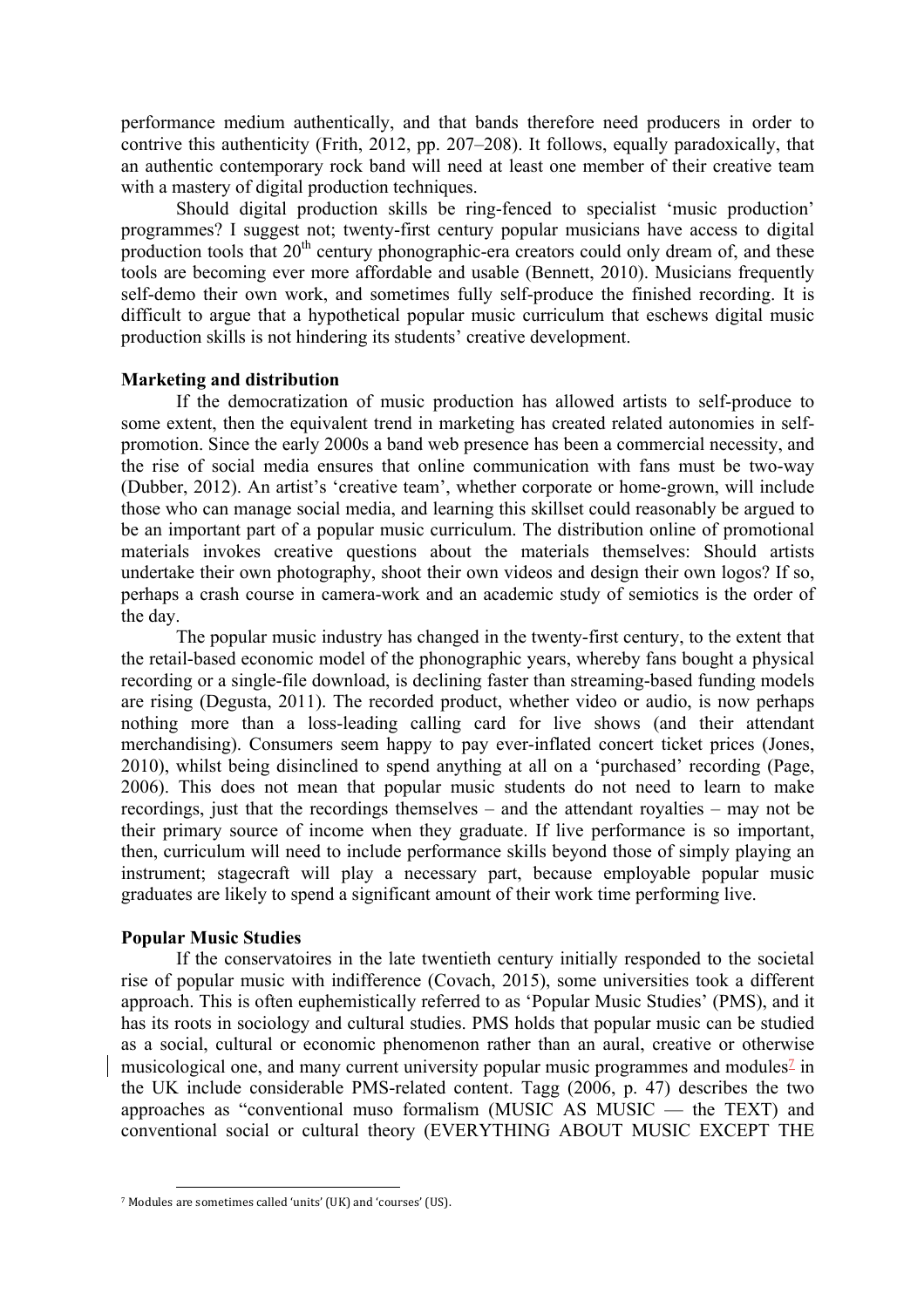MUSIC — the CONTEXT)". He notes a minority of musicians and musicologists ('musos') in PMS:

…conventional music studies deals a lot with the music as sonic text and only a little, if at all, with music as social practice and context; popular music studies, on the other hand, tends to deal much less with THE MUSIC and a lot with its social, cultural, economic and political ramifications. This difference between the two traditions of studying music relates to the simple fact that their institutional habitats are also different: while musicians and musicologists (musos) dominate classical music studies, they are a minority in popular music studies which is dominated by scholars from the humanities and social sciences (cult studs).

Many outstanding scholarly contributions have been made in both areas over the years, and the research community has often debated the tensions between the two approaches. Sociologists such as Frith and Toynbee are able to discuss popular music with barely a nod to musical or technical specifics; musicologists such as Moore, Everett and Tagg can provide sophisticated analyses of works and artists without the need to analyse their cultural environment. Tagg implies that the approaches have, in the past, been in opposition; recent research into popular music in higher education (Cloonan & Hulstedt, 2012; Parkinson & Smith, 2015) suggests that PMS has developed considerably and is moving away from (what Tagg argues to be) its exclusively cultural studies roots.

Returning to the idea of a creativity-focussed popular music curriculum, I suggest that PMS may not necessarily be the first port of call in providing a scholarly context to underpin the learning of students who wish to *make* popular music. A classical conservatoire might see the benefit of a musicology module inasmuch as it would inform the study of particular techniques, works or composers, but it would not necessarily expect its students to be better players or singers as a direct result of studying musicology. I am not arguing here for an entirely practical curriculum (and certainly not for an anti-intellectual one), but rather for a more holistic approach to contextual study. Musicology is one of the areas of knowledge-based learning that might support a popular musician's creative skillset, but it is one among many. In addition to the aforementioned marketing and semiotics, improved musical creativity could be supported by study of acoustics (harmonic series, waveforms, dynamics, principles of synthesis etc) or poetry appreciation (imagery, rhythm, prosody, rhetoric, narrative).

Recalling Marc Mozart's perspective as a popular music practitioner, his analyses of bass mixing in Meghan Trainor's "All About That Bass" and Taylor Swift's "Shake It Off" (Mozart, 2014a & b) discuss frequency curve, the significance of the  $2^{nd}$  harmonic, the application of high pass filters and perceptual loudness of the mix. The musicological content of each song is described in a single sentence by identifying the simple threechord/four-bar loop on which it is based. The dynamic and timbral content of these tracks is arguably as significant a part of the listener's experience as their pitch-based content. So a popular music student aiming to create a recorded object would benefit equally, or perhaps more, from interpreting the timbral characteristics of a mix as from undertaking pitch-based chord analysis. This might be taught through expansion of popular musicology into more production-based research (which in the twenty-first century is beginning to happen through organizations such as the Art of Record Production and The Audio Engineering Society) or the inclusion of extra-musicological contextual learning in a popular music curriculum.

## **Transferable skills and employability**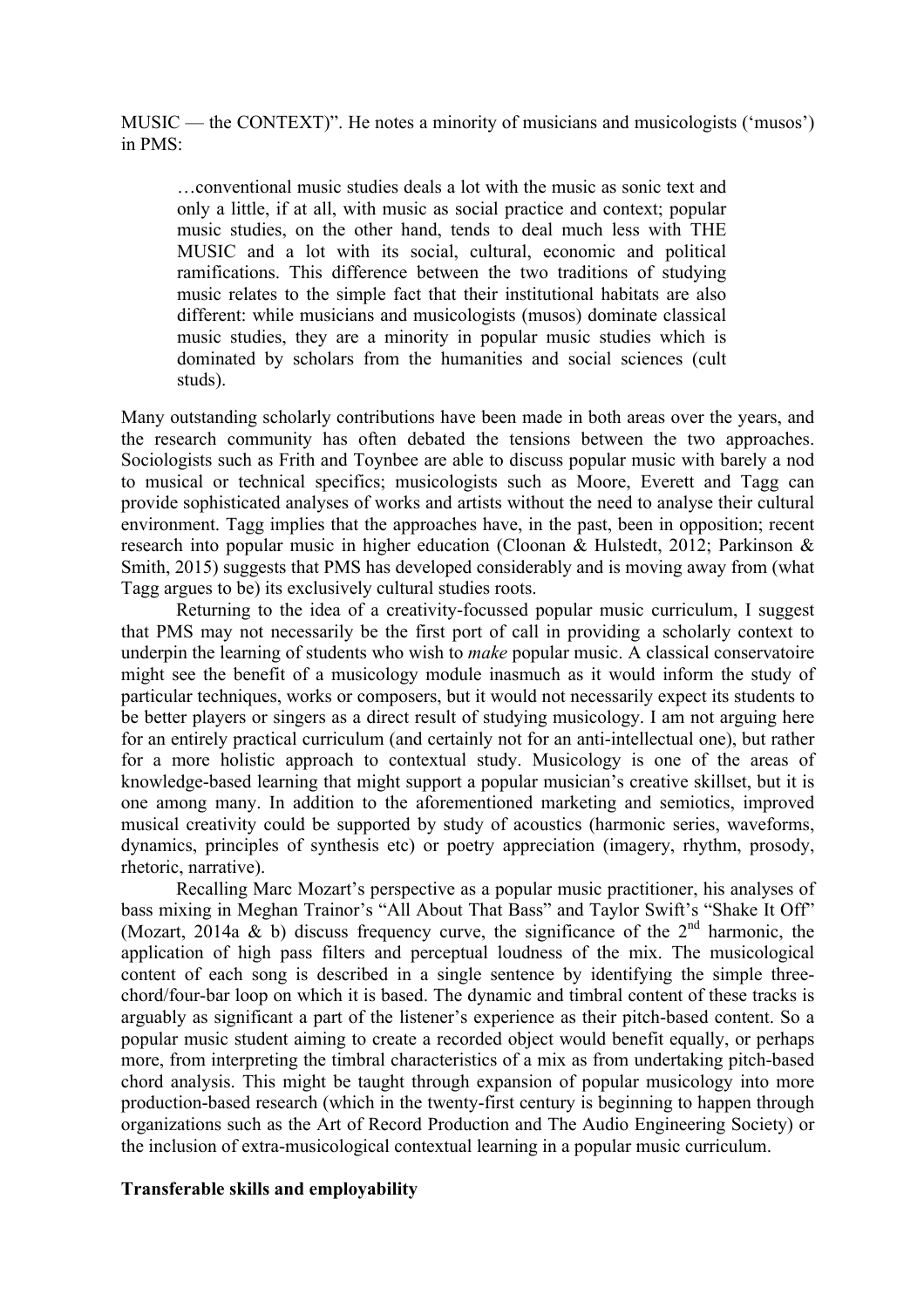Implicit in classical conservatoires' curricula is an assumption that the curriculum's primary outcome is one of employment in music. Indeed, many such institutions (including my own, The Boston Conservatory in the USA) explicitly use the word 'training' to describe the student experience. Given the inescapable fact that many music graduates have successful careers outside music, and many of these speak proudly of the contribution their music degree made to their lives (*The Value of a Music Degree (video)*, 2015), it is clear that a music-only employability focus should not be the sole consideration in designing a music curriculum.

Higher education, even in specialist music institutions, can and should go beyond skills training for a specialist career. The idea that the student learning experience should engender transferable skills and self-development is established in institutional cultures, specified in national curricular frameworks (QAA, 2008) and much discussed in pedagogical research (Bridges, 1993; Hallam et al., 2012). Contemporary US conservatories often include substantial liberal arts provision to support their core performer-training curricula, although this is less common in the UK. Transferable skills can include teamwork, problem-solving, critical thinking and the exercise of initiative and personal responsibility, and in recent decades have inevitably placed increased focus on digital, online and information literacy.

Defensible as the inclusion of a focus on transferable skills may be, it raises a dilemma for curriculum design in training-based music curricula because a balance must be struck between depth and breadth. If music-making skills are not explored sufficiently, the graduate risks being under-skilled and therefore under-employable in music. But if transferable skills are under-taught, the risk to graduates' future career prospects may be even greater, because such skills are by definition applicable to a variety of future life or career paths. Clearly, popular music curriculum designers have a moral responsibility to find this balance, and to consider the manifold career paths that a graduate may take within and beyond music.

## **Why 'popular' music education?**

I have argued for a 'reverse-engineered' approach to curriculum design, working back from the musical product to identify its creators and therefore the requisite learning. This is not to say that we need to define 'popular music' purely as recorded mainstream pop product. If one interprets the term more broadly to mean any music that large numbers of people might engage with, then 'popular music' would include music for TV and film, advertisements, games and apps, websites, supermarket 'muzak', phone on-hold music, karaoke backing tracks, radio jingles, community choirs, folk clubs, music for dance and theatre (and musical theatre itself) and church music in all its forms. All of these are 'realworld' uses of music, and all are popular. Writing, recording and performing them requires advanced skills of artistic craft, and music graduates might find themselves commissioned to create any of them professionally, whether as a composer, performer, producer, MD, programmer or teacher.

When popular music is defined societally in this way – less by its musicological or aesthetic content than by its usage – the absurdity of any mono-cultural music curriculum, whether popular or classical, starts to become clear. Employable music graduates of the future may find themselves in any number of different, unpredictable musical (and extramusical) situations in their professional lives. The broader their skillsets and the wider their personal listening canons, the better placed they will be to respond to whatever creative gigs might come their way. By this logic, perhaps what is needed is less a definition of popular music curricula in higher education, but a more holistic approach to all music degrees.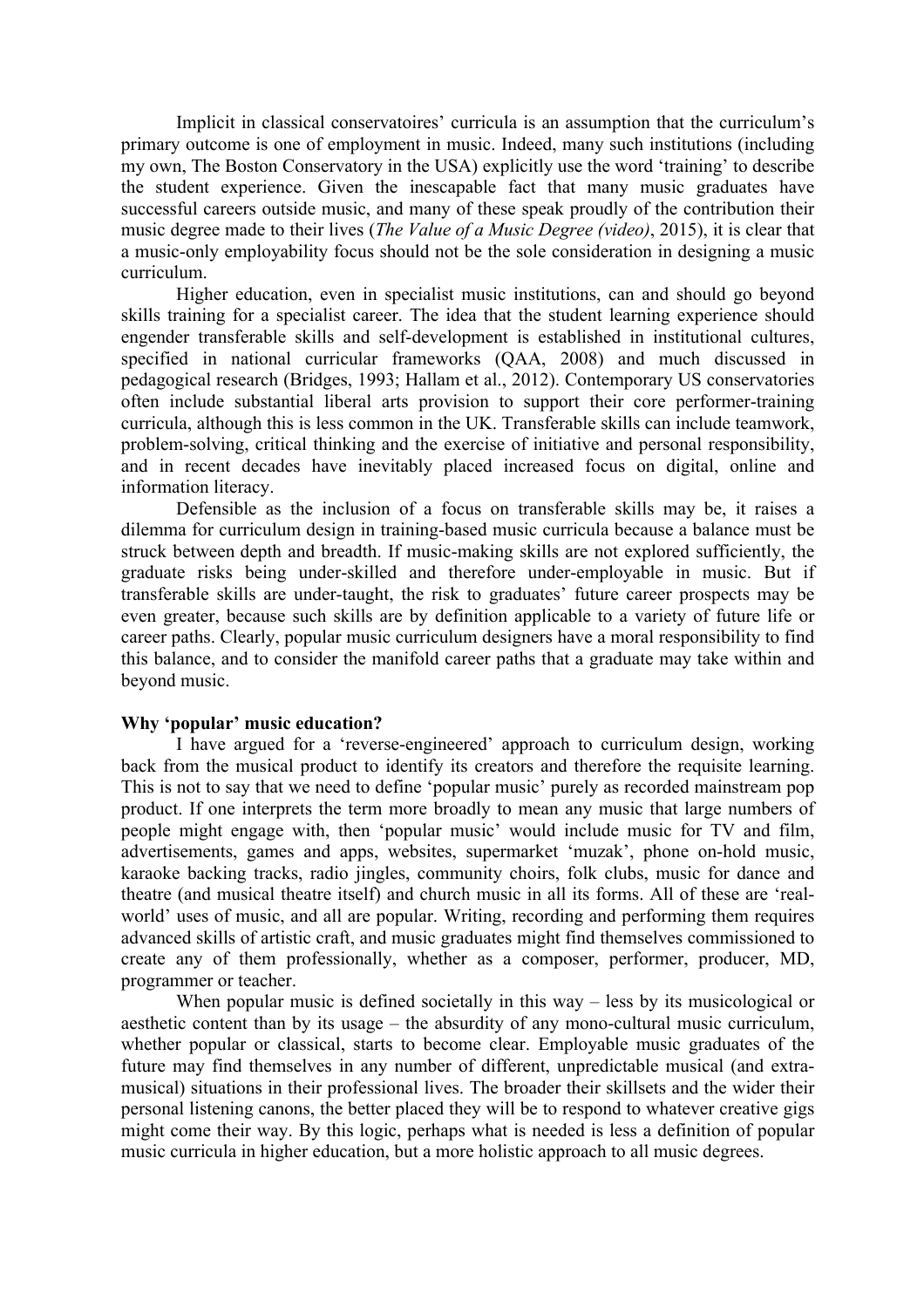- Adorno, T. W. (1941). On Popular Music. *Studies in Philosophy and Social Science*, *IX*, 17– 48.
- Bennett, J. (2013). "You Won't See Me" in search of an epistemology of collaborative songwriting. In *JARP Issue #8: 8th Art of Record Production Conference proceedings (published Dec 2013)* (Vol. 8). Quebec, Canada: Art of Record Production.
- Bennett, J. (2014). Constraint, Creativity, Copyright and Collaboration in Popular Songwriting Teams. Surrey, Guildford, UK.
- Bennett, J. (2015). Creativities in popular songwriting curricula. In P. Burnard & E. Haddon (Eds.), *Activating Diverse Musical Creativities: Teaching and Learning in Higher Education* (pp. 37–55). Bloomsbury (in press).
- Bennett, S. (2010). Revisiting the "Double Production Industry": Equipment Manufacturing, Consumption and the Music Technology Press in the Late 2000s. Presented at the Music, Law & Business - Biennial Conference of IASPM, Helsinki, Iceland. Retrieved from the state of the state of the state of the state of the state of the state of the state of the state of the state of the state of the state of the state of the state of the state of the state of the state of

http://www.academia.edu/1517580/Revisiting the Double Production Industry Eq uipment Manufacturing Consumption and the Music Technology Press in the Late $2000s$ 

- Bridges, D. (1993). Transferable skills: A philosophical perspective. *Studies in Higher Education*, *18*(1), 43–51. http://doi.org/10.1080/03075079312331382448
- Cashman, D. (2014). Corporately Imposed Music Cultures: An Ethnography of Cruise Ship Showbands. *Ethnomusicology Review*, *19*. Retrieved from http://ethnomusicologyreview.ucla.edu/journal/volume/19/piece/797
- Cloonan, M., & Hulstedt, L. (2012). *Taking Notes: Mapping and teaching popular music in higher education*. Higher Education Academy. Retrieved from https://www.heacademy.ac.uk/sites/default/files/Cloonan\_2012.pdf
- Comunian, R., Faggian, A., & Jewell, S. (2011). Winning and losing in the creative industries: an analysis of creative graduates' career opportunities across creative disciplines. *Cultural Trends*, *20*(3-4), 291–308. http://doi.org/10.1080/09548963.2011.589710
- Covach, J. (2015, February 2). Rock Me, Maestro. *The Chronicle of Higher Education*. Retrieved from http://chronicle.com/article/Rock-Me-Maestro/151423/?key=T211dAM6NSdMY3piMjxCYz5SaXNsNhgiYCNJPyx1bl1d  $Fw ==$
- Davies, H. (2009). *The Beatles* (Updated and rev. ed). London: Ebury Press.
- Degusta, M. (2011, February 18). The REAL Death Of The Music Industry Business Insider. Retrieved December 1, 2014, from http://www.businessinsider.com/thesecharts-explain-the-real-death-of-the-music-industry-2011-2?IR=T
- Demers, J. (2006). Steal This Music how intellectual property law affects musical creativity. Athens : University of Georgia Press,.
- Dubber, A. (2012). Music In The Digital Age: Making sense of the commerce and culture of popular music. Retrieved from https://leanpub.com/dubber
- Fitzpatrick, R. (2015, April 16). A vicious cycle exists in American Higher Music Education. Retrieved from http://slippedisc.com/2015/04/robert-fitzpatrick-avicious-cycle-exists-in-american-musical-highereducation/?utm\_source=feedburner&utm\_medium=email&utm\_campaign=Feed%3 A+slippedisc%2FnICW+%28Slipped+Disc%29
- Freeman, R. (2014). The crisis of classical music in America: lessons from a life in the education of musicians. Lanham, Maryland: Rowman & Littlefield.
- Frith, S., & Zagorski-Thomas, S. (Eds.). (2012). The art of record production: an introductory reader for a new academic field. Burlington, VT: Ashgate.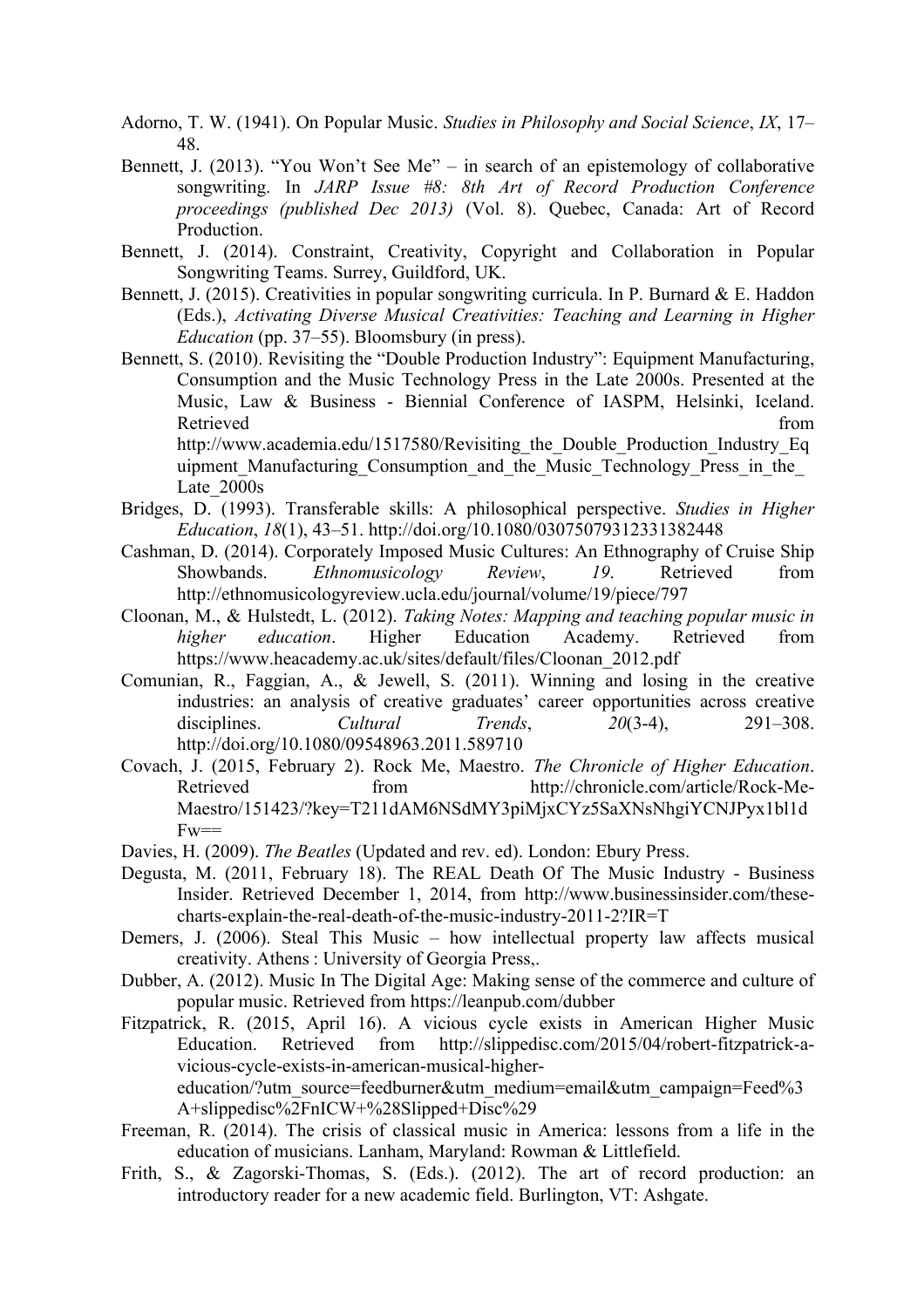- Gaunt, H., & Westerlund, H. (2013). *Collaborative learning in higher music education*. Retrieved from the state of the state of the state of the state of the state of the state of the state of the state of the state of the state of the state of the state of the state of the state of the state of the state of http://www.dawsonera.com/depp/reader/protected/external/AbstractView/S9781409 446835
- Green, L. (2002). *How popular musicians learn: a way ahead for music education*. Aldershot, Hants ; Burlington, VT: Ashgate.
- Hallam, S., Creech, A., Adams, P., Conlon, J., Durrant, C., Ellison, J., … Welch, G. (2012). *Music Education in the 21st Century in the United Kingdom Achievements, analysis and aspirations.* London: Institute of Education Press. Retrieved from http://public.eblib.com/choice/publicfullrecord.aspx?p=1047876
- Hugill, A. (2012). *The digital musician* (Second edition). New York ; London: Routledge.
- Jones, R. (2010, March 13). Ticket inflation the new rock "n" roll. Retrieved February 3, 2015, from http://www.theguardian.com/money/2010/mar/13/ticket-price-inflationrock-n-roll
- King, C. (2012). *A natural woman: a memoir* (1st ed). New York: Grand Central Pub.
- Kratus, J. (2014). The role of subversion in changing music education. In C. Randles (Ed.), *Music Education: Navigating the Future* (pp. 322–346). Routledge.
- McIntyre, P. (2001). The Domain of Songwriters: Towards defining the term "Song." *Perfect Beat: The Pacific Journal of Research into Contemporary Music and Popular Culture*, *5*(3), 100–111.
- Moir, Z. & Medbøe, H. (2015). Reframing popular music composition as performancecentred practice. *Journal of Music, Technology and Education*.
- Moore, A. F. (2012). *Song means : analysing and interpreting recorded popular song*. Farnham, Surrey; Burlington, VT: Ashgate.
- Mozart, M. (2009, August). Mozart & Friends Blog Three Ground Rules For Pop Songwriters. Retrieved from Retrieved from the settlement of the settlement of the settlement of the settlement of the settlement of the settlement of the settlement of the settlement of the settlement of the settlement of http://www.mozartandfriends.com/news/2009\_08\_three\_ground\_rules\_for\_pop\_son gwriters\_by\_marc\_mozart.htm
- Mozart, M. (2014a, October). "All About That Bass" Tutorial Mix by Kevin Kadish. Retrieved from http://www.mixedbymarcmozart.com/2014/10/08/all-about-thatbass-shake-it-off-mixing-advice-mix-analysis/
- Mozart, M. (2014b, October). Mixing Low End: "Shake It Off" by Taylor Swift (Mix by Serban Ghenea). Retrieved from http://www.mixedbymarcmozart.com/2014/10/15/mixing-low-end-shake/
- Nettl, B. (1995). Heartland excursions: ethnomusicological reflections on schools of music. Urbana: University of Illinois Press.
- Page, W. (2006, December 2). Is the price of recorded music heading towards zero? *PRS for Music "Transmission" Magazine*.
- Papageorgi, I., Creech, A., Haddon, E., Morton, F., De Bezenac, C., Himonides, E., … Welch, G. (2010). Perceptions and predictions of expertise in advanced musical learners. *Psychology of Music*, *38*(1), 31–66.
- Parkinson, T. (2013). Canon (re)formation in Popular Music Pedagogy. In M. Stakelum (Ed.), *Developing the musician: contemporary perspectives on teaching and learning* (pp. 155–170). Ashgate.
- Parkinson, T. & Smith, G. D. (2015). Towards an epistemology of authenticity in higher music education. *Action, Criticism, & Theory for Music Education, 14*(1), 92-127.
- Perkins, R. (2013). Learning cultures and the conservatoire: an ethnographically-informed case study. *Music Education Research*, *15*(2), 196–213. http://doi.org/10.1080/14613808.2012.759551
- QAA. (2008). *The framework for higher education qualifications in England, Wales and Northern Ireland (FHEQ)*. Quality Assurance Agency for Higher Education (UK).